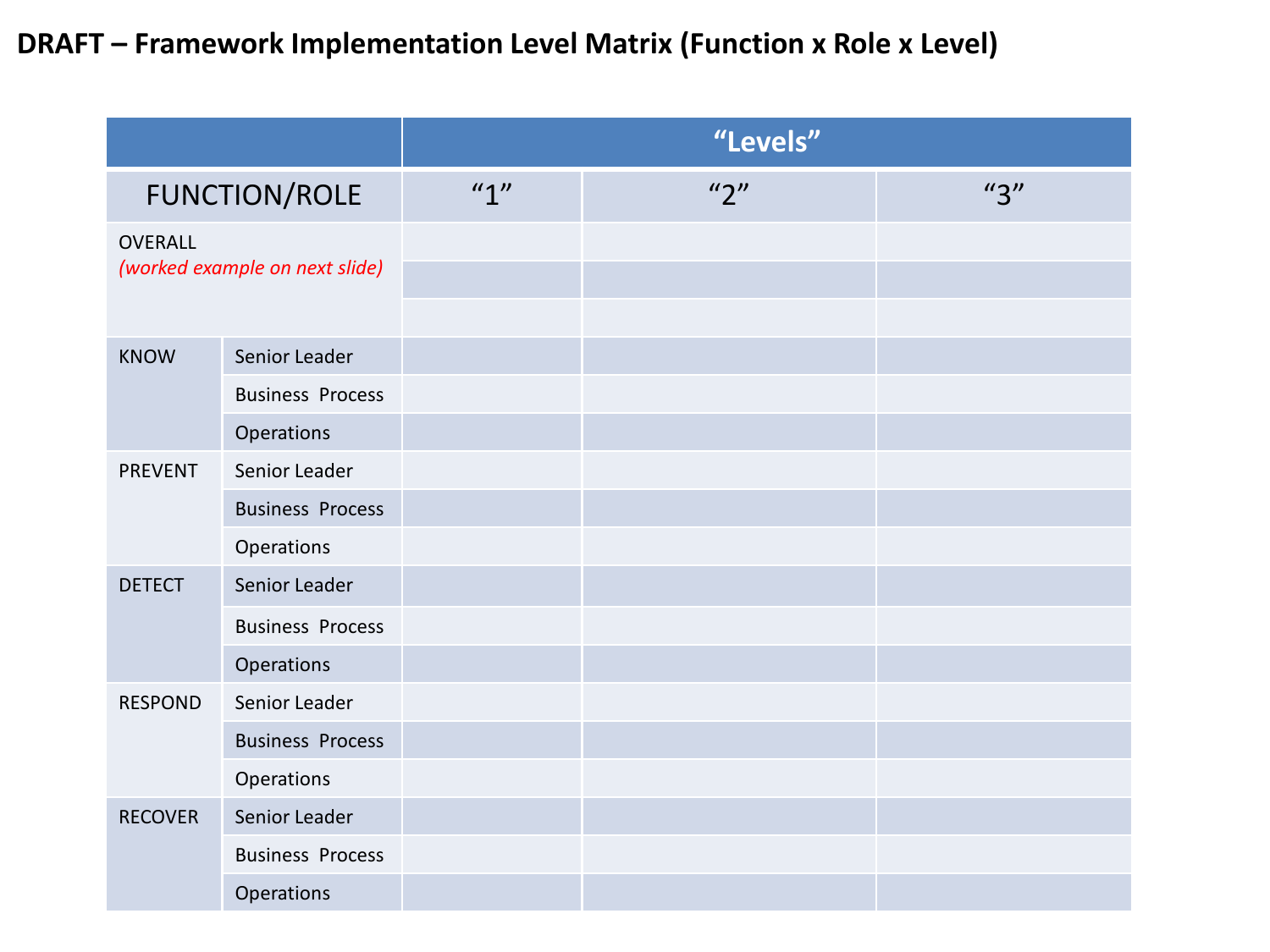### **DRAFT Overall** - Characteristics

|         | <b>Cyber Levels</b>                                                                                                                                                                                                                                                                                                                                                                                                                                         |                   |                                                                                                                                                                                                                                                                                                                                                                                                                                                  |  |  |
|---------|-------------------------------------------------------------------------------------------------------------------------------------------------------------------------------------------------------------------------------------------------------------------------------------------------------------------------------------------------------------------------------------------------------------------------------------------------------------|-------------------|--------------------------------------------------------------------------------------------------------------------------------------------------------------------------------------------------------------------------------------------------------------------------------------------------------------------------------------------------------------------------------------------------------------------------------------------------|--|--|
|         | ''1''                                                                                                                                                                                                                                                                                                                                                                                                                                                       | $^{\prime\prime}$ | "3"                                                                                                                                                                                                                                                                                                                                                                                                                                              |  |  |
| Overall | My organization employs a risk<br>$\bullet$<br>assessment methodology to<br>identify its cybersecurity risks.<br>My organization identifies its<br>internal and external<br>dependencies.<br>My organization understands its<br>business and mission drivers; laws,<br>regulations, and policy drivers.<br>My organization has operational<br>$\bullet$<br>situational awareness of the<br>desired and current state of its<br>physical and logical assets. |                   | Cybersecurity is a<br>precondition to my<br>organization's work and is<br>considered in all business<br>decisions.<br>My organization's<br>cybersecurity policy is<br>aligned with mission and<br>business objectives, and is<br>used to improve business<br>performance.<br>My organization<br>dynamically evaluates its<br>security posture and<br>leverages management<br>support to maintain<br>alignment with its stated<br>risk tolerance. |  |  |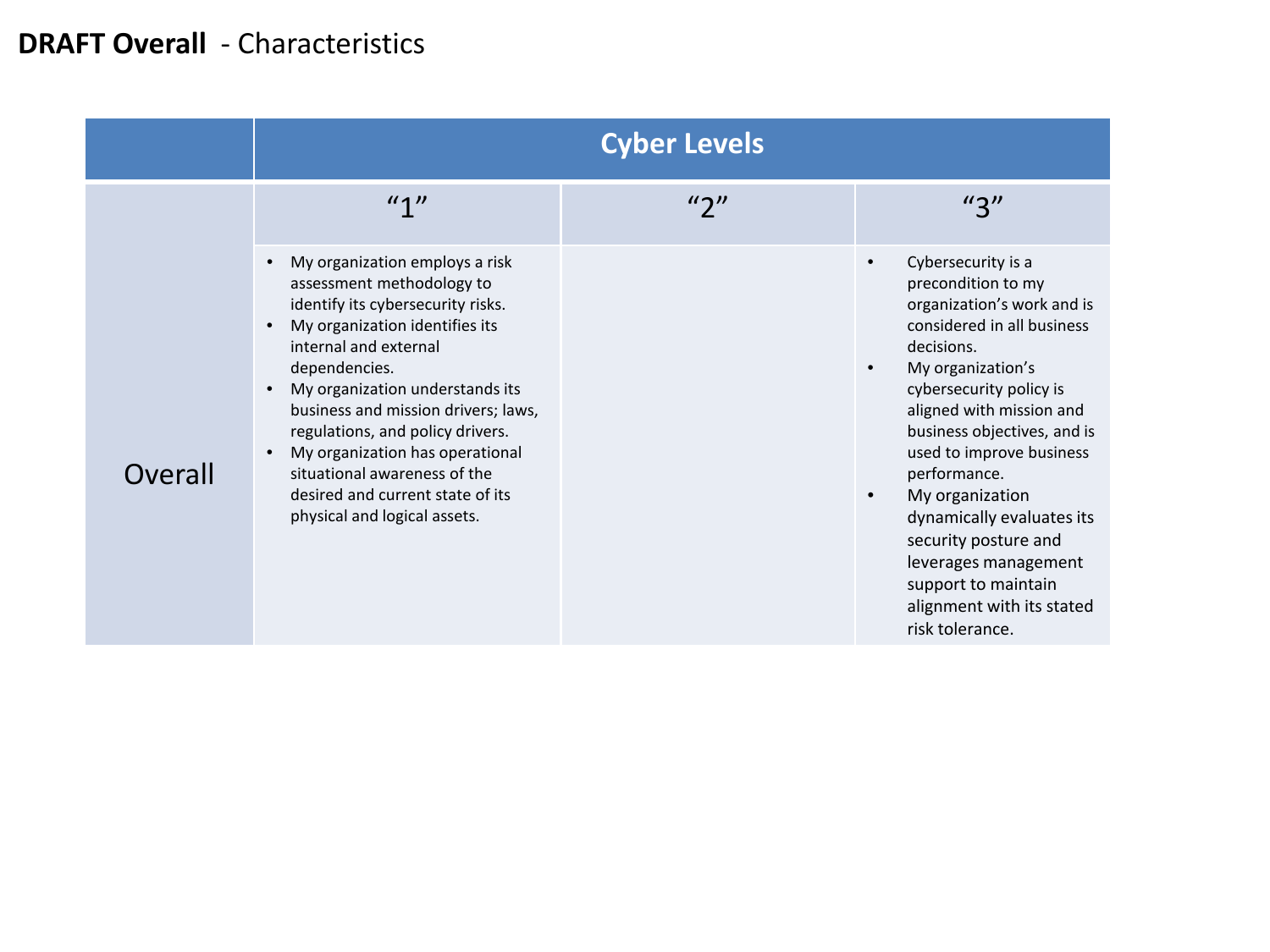# **DRAFT Example Recover: Contingency Planning**

|                         |                            | <b>Cyber Levels</b>                                                                                                                                           |                                   |                                                                                                                                                               |
|-------------------------|----------------------------|---------------------------------------------------------------------------------------------------------------------------------------------------------------|-----------------------------------|---------------------------------------------------------------------------------------------------------------------------------------------------------------|
|                         |                            | ''1"                                                                                                                                                          | $^{\prime\prime}2^{\prime\prime}$ | $^{\prime\prime}$ 3"                                                                                                                                          |
| Contingency<br>Planning | Senior Leader              | I'm not sure about<br>$\bullet$<br>redundancy for my<br>critical data.                                                                                        |                                   | There is a clear strategic<br>plan in place for the<br>protection of critical<br>data and essential<br>services.                                              |
|                         | <b>Business</b><br>Process |                                                                                                                                                               |                                   | My organization not<br>only effectively uses<br>industry-best standards,<br>but we benchmark and<br>meet/exceed industry<br>best practices for<br>redundancy. |
|                         | Operations                 | My organization's<br>$\bullet$<br>critical data is<br>contained in one<br>location.<br>My organization has a<br>documented and<br>tested contingency<br>plan. |                                   |                                                                                                                                                               |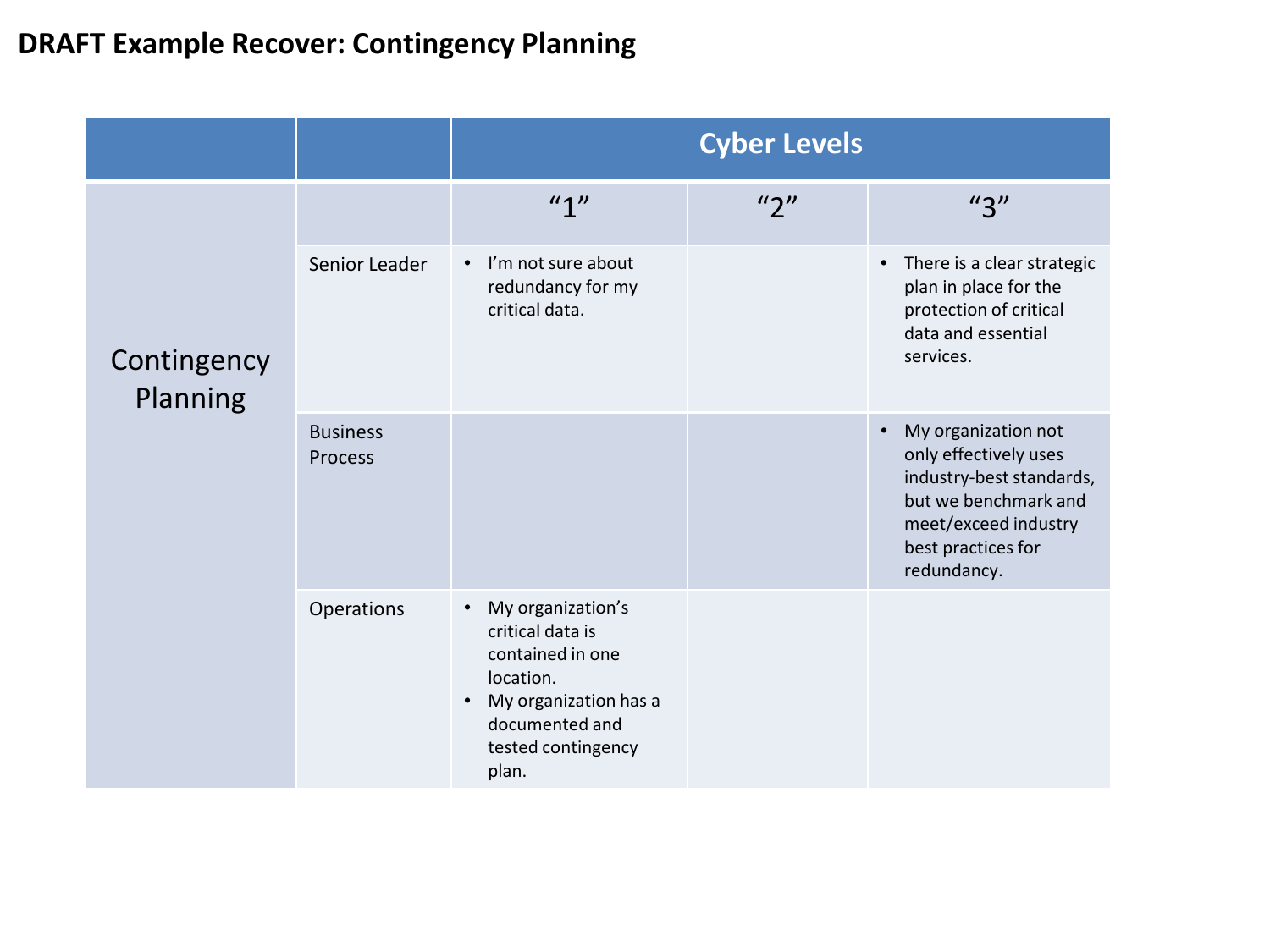#### **DRAFT Know: Asset Management**

|                     |                            | <b>Cyber Levels</b>                                                                                                                     |                                                                                                                                                                          |                                                                                                                                                                                           |
|---------------------|----------------------------|-----------------------------------------------------------------------------------------------------------------------------------------|--------------------------------------------------------------------------------------------------------------------------------------------------------------------------|-------------------------------------------------------------------------------------------------------------------------------------------------------------------------------------------|
|                     |                            | $''$ <sup>11</sup>                                                                                                                      | $^{\prime\prime}$                                                                                                                                                        | $^{\prime\prime}$ 3"                                                                                                                                                                      |
| Asset<br>Management | Senior Leader              | - I understand the<br>necessity of asset<br>management and<br>assume responsibility<br>for lifecycle<br>accountability.                 | - Ensure Asset<br>Management<br>Policies are in<br>place.                                                                                                                | - I understand how different<br>groups of assets impact the<br>various business objectives.<br>- Ensures resources are<br>available for all aspects of the<br>asset management lifecycle. |
|                     | <b>Business</b><br>Process | -An ad hoc asset<br>tracking process in<br>place.<br>-Legacy assets are<br>removed from network<br>when functionality is<br>superseded. | -A formal asset<br>tracking process<br>is in place with<br>defined periodic<br>revalidation of<br>assets.<br>-Standardized<br>approach exists<br>for network<br>mapping. | - Automated Asset tracking<br>process exists with real time<br>validation and visualization.                                                                                              |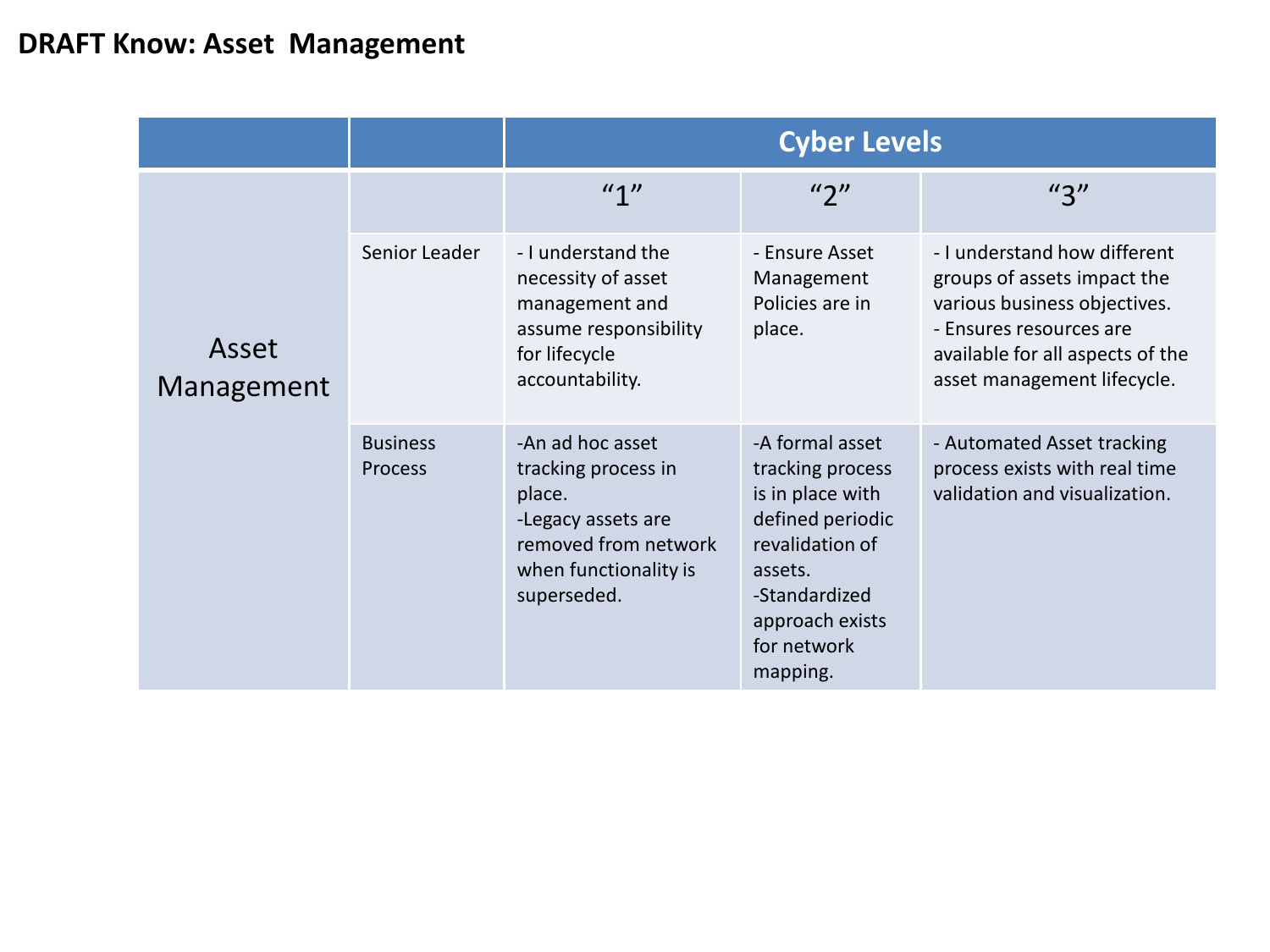#### **DRAFT Know: Asset Management**

|                     |            | <b>Cyber Levels</b>                                                                                                                                                         |                                                                                                                                                                                                                                                                                                                                                                                                                                                  |                                                                                                                                                                                                                                                                                                                                                                                                                                                                   |
|---------------------|------------|-----------------------------------------------------------------------------------------------------------------------------------------------------------------------------|--------------------------------------------------------------------------------------------------------------------------------------------------------------------------------------------------------------------------------------------------------------------------------------------------------------------------------------------------------------------------------------------------------------------------------------------------|-------------------------------------------------------------------------------------------------------------------------------------------------------------------------------------------------------------------------------------------------------------------------------------------------------------------------------------------------------------------------------------------------------------------------------------------------------------------|
|                     |            | ''1''                                                                                                                                                                       | "2"                                                                                                                                                                                                                                                                                                                                                                                                                                              | $^{\prime\prime}3^{\prime\prime}$                                                                                                                                                                                                                                                                                                                                                                                                                                 |
| Asset<br>Management | Operations | - Inventory of products exists<br>for my network.<br>-New devices can be added<br>to the network.<br>-I follow guidelines for the<br>removal of assets from the<br>network. | - A map of the current<br>network is available and is<br>stored in a secure manner.<br>- The network map is<br>updated as the network<br>changes.<br>- Wireless devices are<br>included on the network<br>map.<br>- Connections to the<br>cloud, external networks<br>and the internet are<br>included on the map.<br>- I can identify my<br>network assets, the role<br>of each asset, where they<br>reside and who is<br>responsible for them. | -I can identify my high value<br>network assets, the role of<br>each asset, where they reside<br>and who is responsible for<br>them.<br>- Automatic inventory<br>discovery tools are used to<br>discover network devices.<br>- Our organization deploys<br><b>Dynamic Host Configuration</b><br>Protocol (DHCP) server<br>logging and utilizes a system<br>to improve the asset<br>inventory and help detect<br>unknown systems through<br>this DHCP information. |